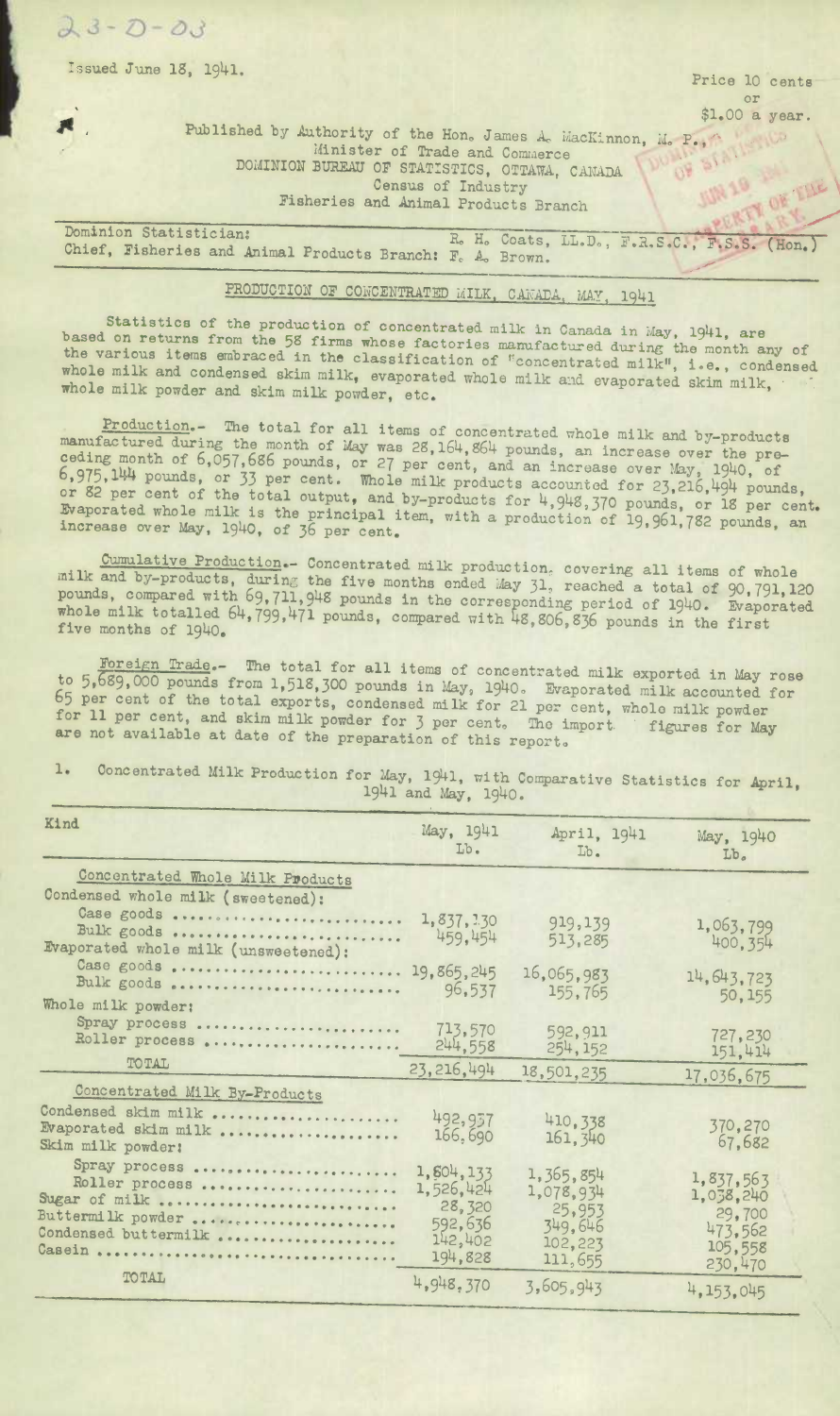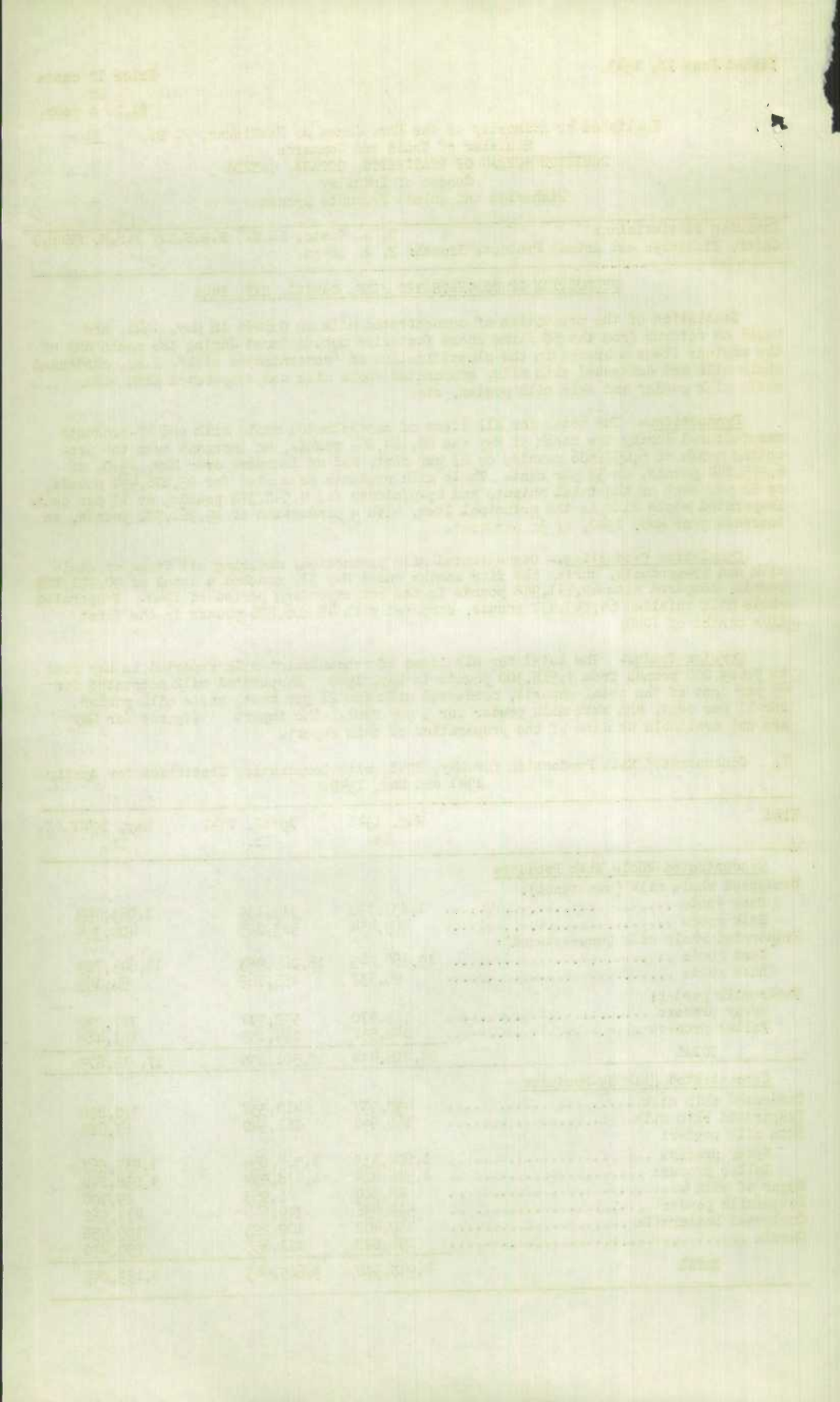| Cumulative Production of Concentrated Milk for the Five Months Ended May 31, 1941<br>the Company wive Statistics for the Five Months Ended May 31, 1940.        |                   |                                                |                                        |                                           |
|-----------------------------------------------------------------------------------------------------------------------------------------------------------------|-------------------|------------------------------------------------|----------------------------------------|-------------------------------------------|
|                                                                                                                                                                 |                   |                                                |                                        |                                           |
| Whad                                                                                                                                                            |                   |                                                | 1941                                   | Five Months Ended May 31                  |
|                                                                                                                                                                 |                   |                                                | Ib.                                    | 1940                                      |
| Concontrated Whole Milk Products                                                                                                                                |                   |                                                |                                        | Ib.                                       |
| Condensed whole milk (sweetened):                                                                                                                               |                   |                                                |                                        |                                           |
| Case goods onooppoorprocesserves                                                                                                                                |                   |                                                | 4,781.438                              |                                           |
| Buik goods overcreecrocorrectorseconocercaces                                                                                                                   |                   |                                                | 2,216,267                              | 1,986,835                                 |
| Evaporated whole milk (Unsweetened):                                                                                                                            |                   |                                                |                                        | 1,669,124                                 |
| Case goods executorizations                                                                                                                                     |                   |                                                | 64, 384, 006                           | 48,547,656                                |
| Whole milk powder!                                                                                                                                              |                   |                                                | 415,465                                | 259,180                                   |
|                                                                                                                                                                 |                   |                                                |                                        |                                           |
| Roller process of or conservation of the process of the conservation of the second                                                                              |                   |                                                | 2,227,863                              | 2,182,808                                 |
|                                                                                                                                                                 |                   |                                                | 1,083,851                              | 602,482                                   |
| Total                                                                                                                                                           |                   |                                                | 6.709                                  | 7,120                                     |
| Concentrated Milk By-Products                                                                                                                                   |                   |                                                | A rio duti lo OCA                      | 55.255,205                                |
| Condensed skim milk or coordences                                                                                                                               |                   |                                                |                                        |                                           |
| Evaporated skim milk                                                                                                                                            |                   |                                                | 1,889,704                              | 1,642, 154                                |
| Skim milk powder?                                                                                                                                               |                   |                                                | 627,929                                | 276, 395                                  |
|                                                                                                                                                                 |                   |                                                | 5,786,944                              |                                           |
| Roller process                                                                                                                                                  |                   |                                                | 4,523,136                              | 5,188,928<br>3,585,304                    |
|                                                                                                                                                                 |                   |                                                | 84,233                                 | 78,951                                    |
| Buttermilk powder                                                                                                                                               |                   |                                                | 1,621.054                              | 1,527,899                                 |
| Condensed buttermilk                                                                                                                                            |                   |                                                | 651, 339                               | 676,625                                   |
| Total                                                                                                                                                           |                   |                                                | 491, 177                               | 480,487                                   |
| $\overline{3}$ $\circ$                                                                                                                                          |                   |                                                | 15, 675, 516                           | 14, 456, 743                              |
| Imports and Exports of Concentrated Milk Products, May, 1941, with Comparative                                                                                  |                   |                                                |                                        |                                           |
|                                                                                                                                                                 | Quantity Imported | Statistics for April, 1941, and May, 1940. (a) |                                        |                                           |
| Kind                                                                                                                                                            | May<br>April      | May                                            | Quantity Exported                      |                                           |
|                                                                                                                                                                 | 1941<br>1941      | 1940                                           | May<br>1941                            | April<br>May                              |
|                                                                                                                                                                 | Lb.<br>Lb.        | Lb <sub>o</sub>                                | Lb <sub>o</sub>                        | 1941<br>1940<br>${\rm \scriptstyle Lb}$ . |
| Condensed milk                                                                                                                                                  | (b)<br>3,819      | 1,406                                          | 1,209,100                              | Lb <sub>n</sub>                           |
| Evaporated milk                                                                                                                                                 |                   |                                                |                                        | 329,800<br>401,900                        |
| Whole milk powder                                                                                                                                               | (b)<br>45,137     | 336                                            | 3,713,600 2,963,500<br>598,500 349,800 | 685,000                                   |
| Skim milk powder                                                                                                                                                |                   |                                                | $167,800$ $14,100$                     | 323,300<br>108,100                        |
| Casein<br>To tal                                                                                                                                                | (Ъ)<br>266.475    | 97,430                                         |                                        |                                           |
| 4.                                                                                                                                                              | (Ъ)<br>315,431    | 99.172                                         | 5,689,000 3,657,200                    | 1,518,300                                 |
| Stocks (c) of Concentrated Milk in Cold Storages, Warehouses, and Dairy Factories<br>June 1, 1941 with Comparative Statistics for May 1, 1941 and June 1, 1940. |                   |                                                |                                        |                                           |
|                                                                                                                                                                 |                   |                                                |                                        |                                           |
| Kind                                                                                                                                                            |                   | June 1, 1941<br>Lb. (d)                        | May 1, 1941                            | June 1, 1940:                             |
| Concentrated Whole Milk Products                                                                                                                                |                   |                                                |                                        | Lb.<br>Lb.                                |
| Condensed whole milk                                                                                                                                            |                   |                                                |                                        |                                           |
| Evaporated whole milk processes                                                                                                                                 |                   | 792,410                                        | 500,551                                | 674,619                                   |
| Whole milk powder:                                                                                                                                              |                   | 10,548,401(e)                                  | 4, 129, 335(e)                         | 11,800,617                                |
| Spray process                                                                                                                                                   |                   | 580, 311                                       |                                        |                                           |
| Roller process                                                                                                                                                  |                   | 180,077                                        | 559,238<br>202,539                     | 838,109                                   |
| Cream powder                                                                                                                                                    |                   |                                                |                                        | 38,965                                    |
| Total Whole Milk Products  12, 101, 199                                                                                                                         |                   |                                                | 5,391,663                              | 5,126<br>13, 357, 436                     |
| Concentrated Milk By-Products                                                                                                                                   |                   |                                                |                                        |                                           |
| Condensed skim milk                                                                                                                                             |                   | 161,640                                        |                                        | 267,585                                   |
| Evaporated skim milk<br>Skim milk powder:                                                                                                                       |                   | 6,561                                          | 98,373                                 | 6,580                                     |
| Spray process                                                                                                                                                   |                   |                                                |                                        |                                           |
| Roller process in bags                                                                                                                                          |                   | 1,027,421                                      | 682,724                                | 1,497,217                                 |
| Roller process in barrels                                                                                                                                       |                   | 232,282                                        | 346,504                                | 203,072                                   |
| Buttermilk powder coordinates                                                                                                                                   |                   | 147,278<br>180, 142                            | 419,941                                | 603,438                                   |
| Casein                                                                                                                                                          |                   | 280,720                                        | 178,467                                | 145,972                                   |
| Total Milk By-Products                                                                                                                                          |                   | 2,036,044                                      | 296,423<br>2,022,432                   | 328,475                                   |
| (a)                                                                                                                                                             |                   |                                                |                                        | 3,052,339                                 |
| External Trade Report - "Imports and Exports of Milk and Its Products and Eggs."<br>(b)<br>Not yet available. (c) Owned and held by and / or for manufacturers. |                   |                                                |                                        |                                           |
| (d)<br>Agricultural Branch - Revised to date of June 17. 1941.                                                                                                  |                   |                                                |                                        |                                           |
| e)<br>In addition there were amounts held by wholesale                                                                                                          |                   |                                                |                                        |                                           |

External Trade Report - "Imports and Exports of Milk and Its Products and Eggs."<br>Not yet available. (c) Owned and held by and / or for manufacturers.<br>Agricultural Branch - Revised to date of June 17, 1941.<br>In addition ther